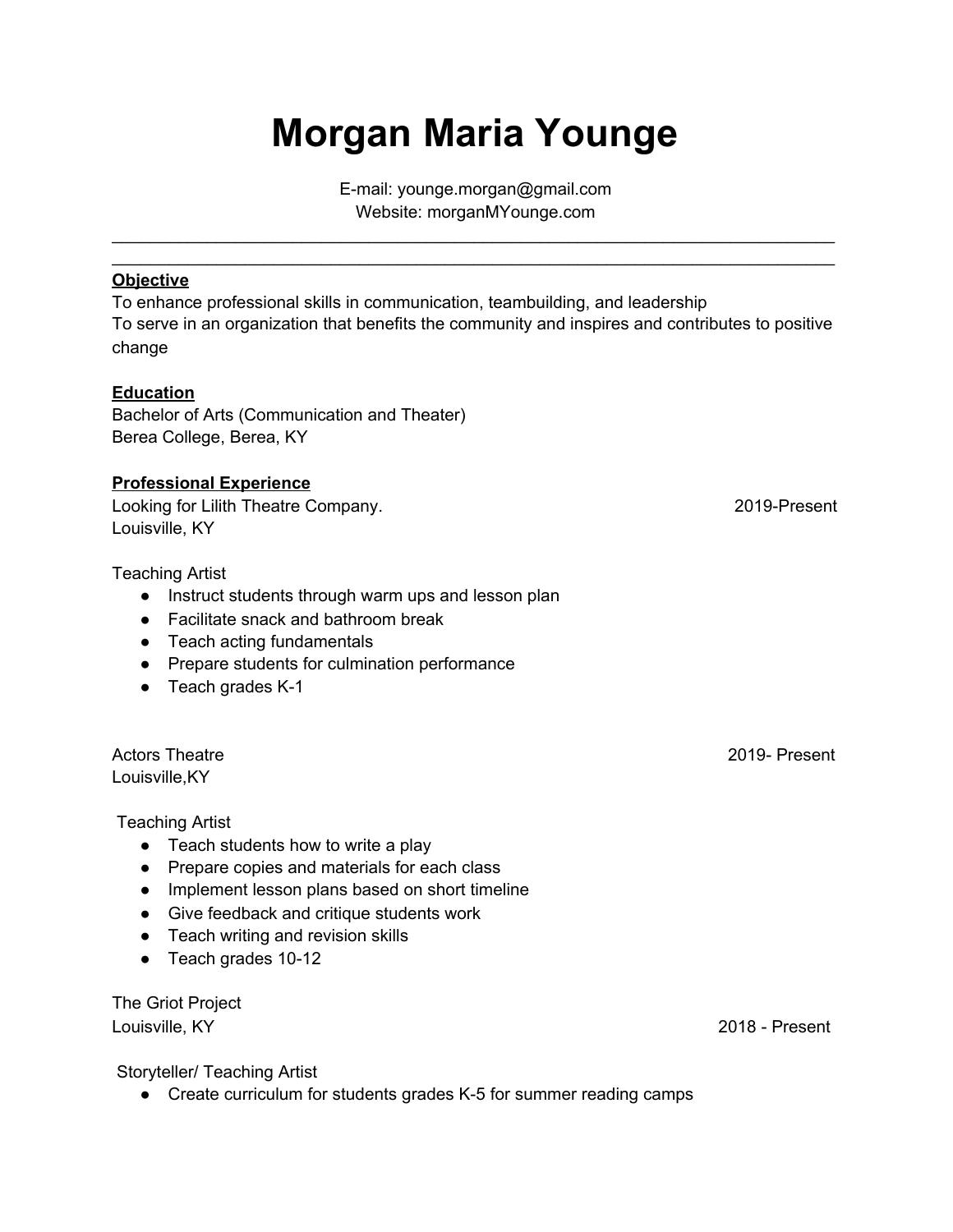- Engage students through reading African American Folktales
- Teaching drama lessons

Sacred Heart School of the Arts 2018- Present Louisville, KY

Drama Instructor

- Create drama program for after school Drama class
- Write and direct performances for school and donors
- Teach theatre basics and public speaking skills
- Teach grades 5th-8th of 12 students

Drama by George 2018- Present Louisville, KY

Drama Instructor

- Facilitate after school Dram Club at two JCPS schools
- Teach grades 2nd-5th of 15-20 students
- Direct 20 min play in an 8-week cycle

YMCA Camp Y-Noah 2008-2009 Clinton, OH

Summer Camp Unit Director

- Created, implemented, and facilitated schedule for teen resident program
- Supervised counseling staff 8-10
- Supported programming and care of children 5-17
- Maintain CPR certifications
- Outdoor Education
- Facilitated teambuilding experiences for corporate groups
- Maintained special certifications for Alpine Tower and High Trust obstacle courses
- Taught outdoor education classes to school-aged children and adults

Summer Camp Counselor

- Lived with and care for teen campers
- Taught classes in drama and arts
- Mentor and council campers

Juneteenth Legacy Theatre 2005-2006

Louisville, KY

Managing Intern

- Served as Office Manager
- Prepared rehearsal schedule, prep rehearsal rooms, and attended rehearsals
- Supervised two production interns